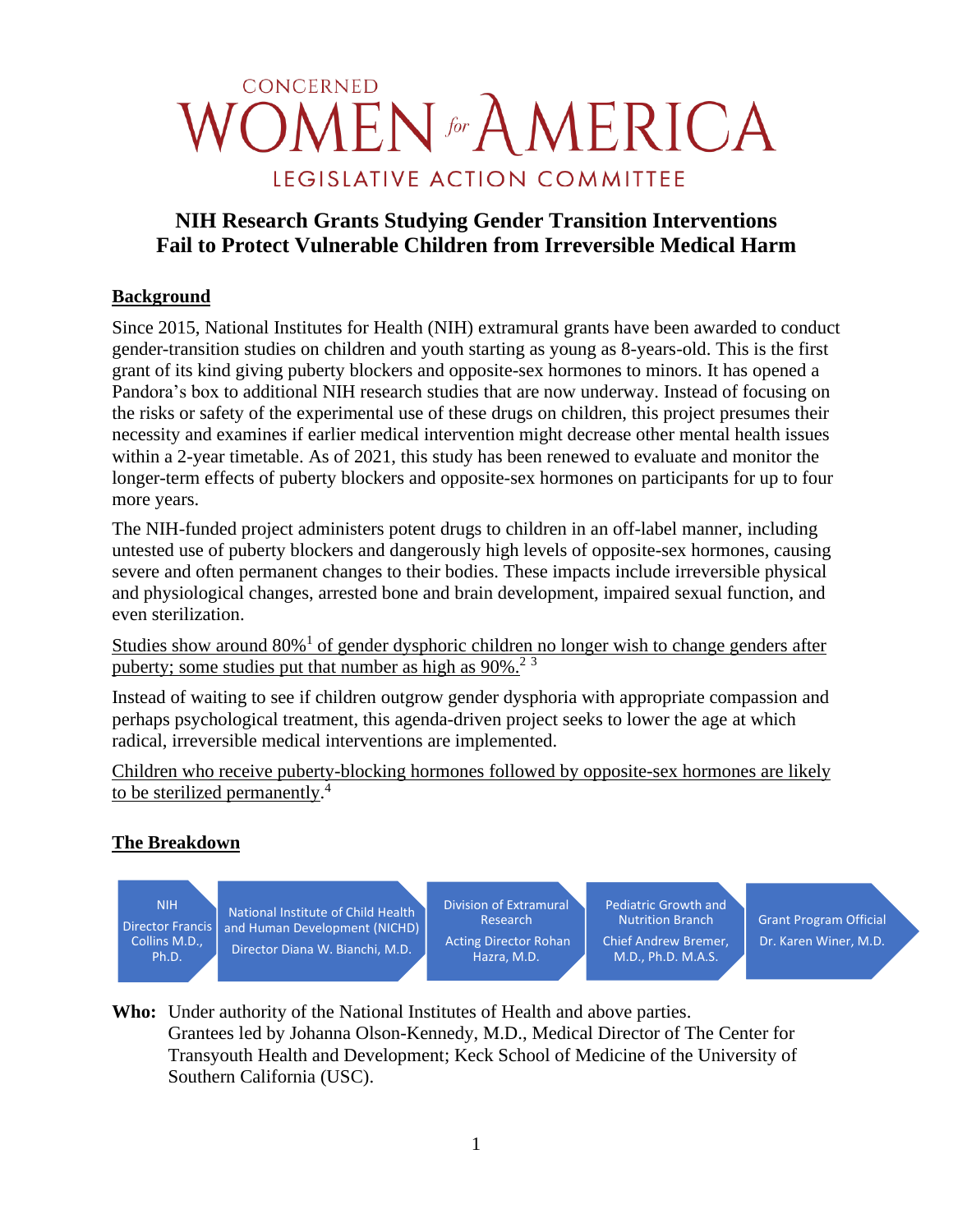**What:** Project titled ["The Impact of Early Medical Treatment in Transgender Youth"](https://www.newswise.com/articles/nih-funds-first-ever-multi-site-study-of-transgender-youth-in-the-us-with-a-5-7-million-award?sc=rsgt) Five-year extramural research grant totaling \$5.7 million. *Extended in 2021*.

NOTE: Additional NICHD active grants through 2019 totaled over \$1.5 million for the same four pediatric transgender clinics.

There are at least five more grants dealing with hormone protocols for gender dysphoric youth totaling an additional \$2.2 million in NIH funding and likely more in a six-page list of related NIH studies.<sup>5</sup> <sup>6</sup>

*2021 Renewal*: [2R01HD082554-06A1](https://reporter.nih.gov/project-details/10122677) Total additional funding for fiscal year 2021 was \$1,059,628, with most of the funding coming from NICHD and just over \$82,479 from NIMH. This funding is to aid in a renewal study that will evaluate the impacts these medical treatments have on participants for up to four additional years.

**Where:** Grants awarded to four pediatric transgender clinics at major research universities:

- Children's Hospital Los Angeles and the Keck School of Medicine of the University of Southern California, Johanna Olson, MD- Principal Investigator/Project Lead<sup>7</sup>
- University of California San Francisco Benioff Children's Hospital San Francisco, Stephen Rosenthal, MD<sup>8</sup>
- Ann & Robert H. Lurie Children's Hospital of Chicago and Northwestern University Feinberg School of Medicine, Robert Garofalo, M.D., MPH<sup>9</sup>
- Boston Children's Hospital and Harvard Medical School, Yee-Ming Chan, MD,  $PhD<sup>10</sup>$

#### **When:** August 1, 2015 – June 30, 2020

Enrollment of youth participants from July 2016-September 2018

*2021 Renewal*: Project end date extended to January 31, 2026.

**Why:** "Ultimately we aim to understand if early medical intervention reduces the health disparities well known to disproportionately affect transgender individuals across their lifespan."

Stated justification: Based on the Institute of Medicine 2011 study, "The Health of Lesbian, Gay, Bisexual, and Transgender People: Building a Foundation for Better Understanding," recommending "a more rigorous research program is needed to understand the health implications of hormone use and other transgender-specific issues."

NOTE: Study refers to opposite-sex hormones as "gender-affirming hormones."

**How:** Study divided into two groups to examine how aggressive hormone intervention affects "mental health, psychological well-being, and metabolic and physiologic parameters."<sup>11</sup> Both groups received baseline assessments with follow-ups at 6, 12, 18, and 24-months.

First Group: Puberty blockers for 90 pre-pubescent children.

- 51% male, 49% female
- Permitted age range: 8-16 years old

Second Group: Opposite-sex hormones for 301 children and adolescents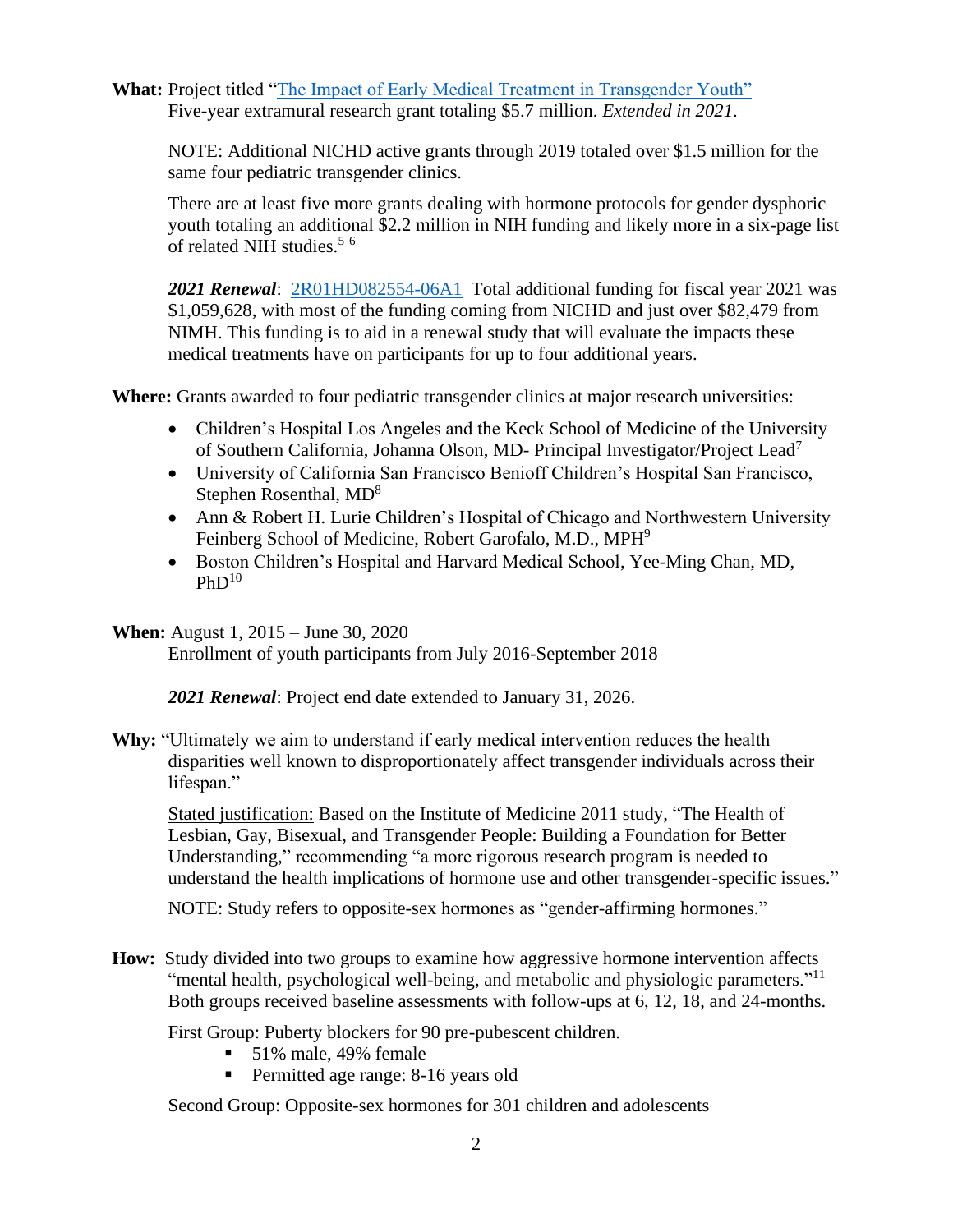- 67% female, 33% male
- **•** Permitted age range: 8-20 years old
- **EXECUTE:** Minimum age was originally 13 but lowered to 8 in 2017 change request  $12*$
- Opposite-sex hormones were given to 7 children under the age of 13

\*Argues treatment should be based on the stage of development, not chronological age.

All children recruited for the study were already seeking treatment at one of the grantee pediatric transgender clinics.

*2021 Renewal*: The main objective stated for the renewal study is to evaluate the longerterm physiological and psychological impact of the existing medical treatments in adolescents with gender dysphoria for up to four more years. A secondary objective is to increase the diversity and size of the cohorts by adding more youth of color (n=89) and males at birth (n=110).

# **Major Concerns**

## **Fails to address the safety, ethics, and harm of medical intervention**

The NIH study does not seek to answer the primary question of the safety of puberty blockers and/or opposite-sex hormones, let alone the long-term impact of their experimental use on minors.

Safety and long-term effects of opposite-sex hormones and puberty blockers are neither known nor examined in this study. The researchers themselves admit there is a "paucity of empirical research" on such treatments.<sup>13</sup>

- Puberty blockers arrest bone growth, decrease bone density, and prevent normal sexual development of the brain. Studies suggest delaying puberty may have a permanent effect on bone density.<sup>14</sup>
- High doses of opposite-sex hormones can be carcinogenic,<sup>15</sup> increasing breast cancer in males who have taken estrogen to transition,  $16$  and increased rates of ovarian cancer in females.<sup>17</sup>

This project presumes hormonal interventions are necessary and inevitable, ignoring data demonstrating 80% of children outgrow their gender dysphoria and accept their innate gender after going through normal puberty.<sup>18</sup>

Children who receive puberty-blocking hormones followed by opposite-sex hormones risk permanent sterilization.

Children and youth are incapable of understanding and giving informed consent to irreversible physical alterations, including sexual function and sterility, as well as the long-term physiological and mental-health implications of those alterations resulting from opposite-sex hormones and the unknown effects of the "off label" experimental use of puberty blockers.

### **Fails to meet standards of "rigorous, scientific research"**

The NIH grant project claims to meet the 2011 Institute of Medicine study recomendation:

*An evidence base for providing transgender-specific health care to address gender dysphoria should be created. Most such research is based on small, non- probability samples. A more rigorous research program is needed to understand the health implications of hormone use and other transgender-specific issues*. 19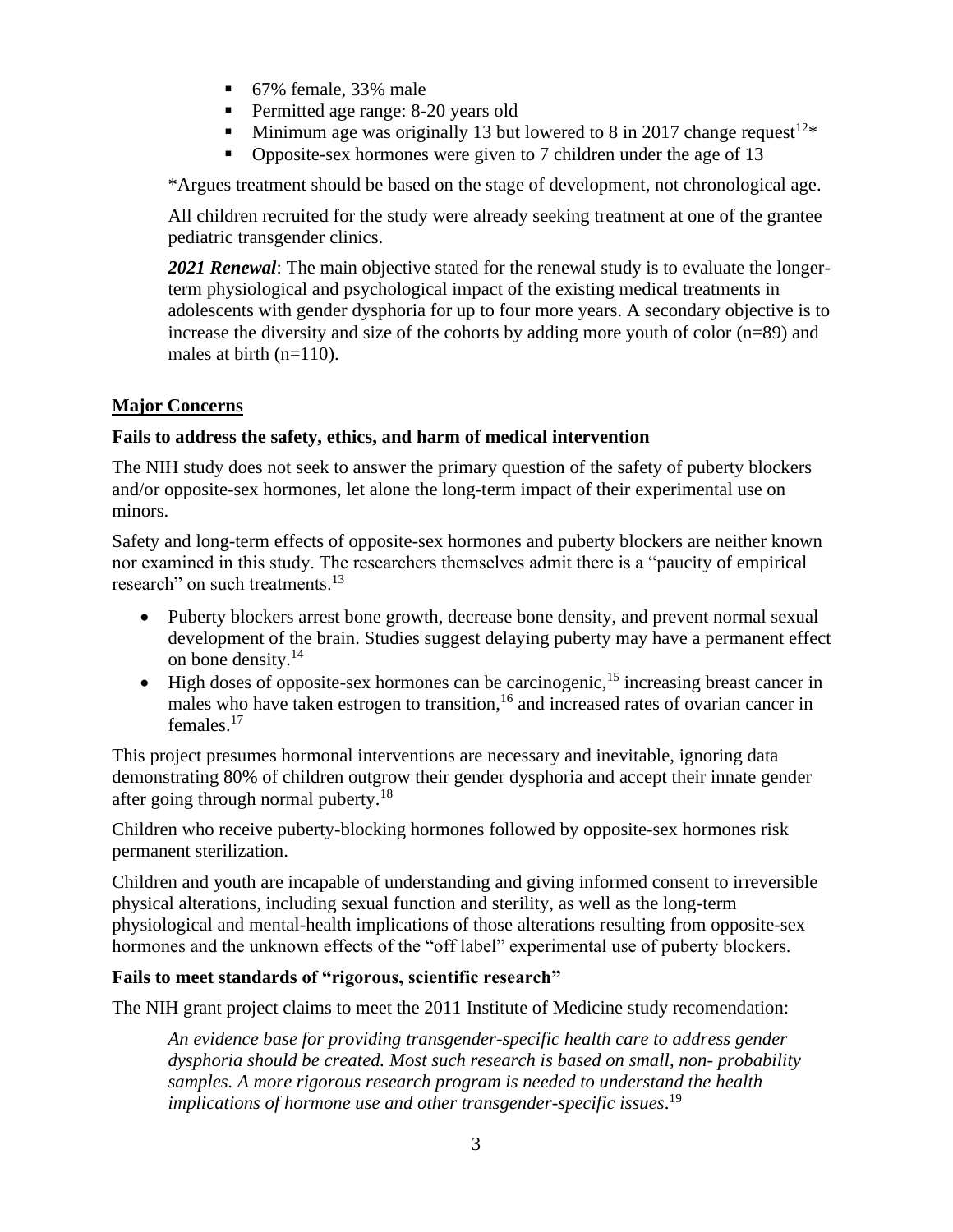However, the NIH study only uses a small, non-probability sample and fails to meet other standards of rigorous scientific research:

- There is no control group.
- As an observational study, it at most shows potential association. It cannot prove causation.
- There is no randomization in this project's population.

Bias is evident from the start with opposite-sex hormones referred to as "gender-affirming hormones." Further, pre or co-existing issues, such as anxiety, depression, or autism spectrum disorder, are presumed to be the result of unaddressed gender dysphoria, not something to be otherwise considered.

All children participating were already seeking treatment at one of the four pediatric transgender clinics before being recruited and added to this observational study.

The lack of randomization alone disqualifies this project as "a more rigorous research program."

- 2 Jiska Ristori & Thomas D. Steensma (2016) Gender dysphoria in childhood, International Review of Psychiatry, 28:1,13- 20, DOI: [10.3109/09540261.2015.1115754](https://doi.org/10.3109/09540261.2015.1115754)
- <sup>3</sup> Singal, J. (2016, July 25). What's Missing From the Conversation About Transgender Kids. The Cut. Retrieved from https://www.thecut.com/2016/07/whats-missing-from-the-conversation-about-transgender-kids.html
- <sup>4</sup> Kennedy, P. (2008, March 30). Q&A with Norman Spack: A doctor helps children change their gender. *The Boston Globe*. Retrieved from http://archive.boston.com/bostonglobe/ideas/articles/2008/03/30/qa\_with\_norman\_spack/?page=2
- <sup>5</sup> Project Information NIH RePORTER NIH Research Portfolio Online Reporting Tools Expenditures and Results. (n.d.). Retrieved from https://projectreporter.nih.gov/project\_info\_Like.cfm?aid=8965408&icde=47720996
- <sup>6</sup> No studies examining suicidality were counted
- <sup>7</sup> The Center for Transyouth Health and Development. (2019, October 14). Retrieved from https://www.chla.org/the-centertransyouth-health-and-development
- <sup>8</sup> Child and Adolescent Gender Center Clinic. (n.d.). Retrieved from https://www.ucsfbenioffchildrens.org/clinics/child\_and\_adolescent\_gender\_center/
- <sup>9</sup> Gender Development Program. (n.d.). Retrieved from https://www.luriechildrens.org/en/specialties-conditions/genderdevelopment-program/
- <sup>10</sup> Yee-Ming Chan, MD, PhD: Boston Children's Hospital. (n.d.). Retrieved from http://www.childrenshospital.org/directory/physicians/c/yee-ming-chan
- <sup>11</sup> Olson-Kennedy, J., Chan, Y.-M., Garofalo, R., Spack, N., Chen, D., Clark, L., … Rosenthal, S. (2019). Impact of Early Medical Treatment for Transgender Youth: Protocol for the Longitudinal, Observational Trans Youth Care Study. JMIR Research Protocols, 8(7). doi: 10.2196/14434 p.2

<sup>12</sup> Ibid. p.7

- <sup>13</sup> "Since 2008, medical care for transgender youth has generally followed guidelines developed by professional consensus, given the paucity of empirical research, particularly in the US setting." Protocol for the Longitudinal, Observational Trans Youth Care Study. 2019 July 19
- <sup>14</sup> Adams, S. (2019, August 17). Teenagers who identify as transgender taking 'puberty blocker' drugs 'may suffer from weaker bones'. Daily Mail. Retrieved from https://www.dailymail.co.uk/debate/article-7368017/Teenagers-identifytransgender-taking-puberty-blocker-drugs-suffer-weaker-bones.html
- <sup>15</sup> Braun, H., Nash, R., Tangpricha, V., Brockman, J., Ward, K., & Goodman, M. (2017). Cancer in Transgender People: Evidence and Methodological Considerations. Epidemiologic reviews, 39(1), 93–107. doi: [https://10.1093/epirev/mxw003.](https://10.0.4.69/epirev/mxw003) Retrieved fro[m https://www.ncbi.nlm.nih.gov/pmc/articles/PMC5868281/.](https://www.ncbi.nlm.nih.gov/pmc/articles/PMC5868281/)

<sup>&</sup>lt;sup>1</sup> Steensma, T. D., Mcguire, J. K., Kreukels, B. P., Beekman, A. J., & Cohen-Kettenis, P. T. (2013). Factors Associated With Desistence and Persistence of Childhood Gender Dysphoria: A Quantitative Follow-Up Study. Journal of the American Academy of Child & Adolescent Psychiatry, 52(6), 582–590. doi: 10.1016/j.jaac.2013.03.016